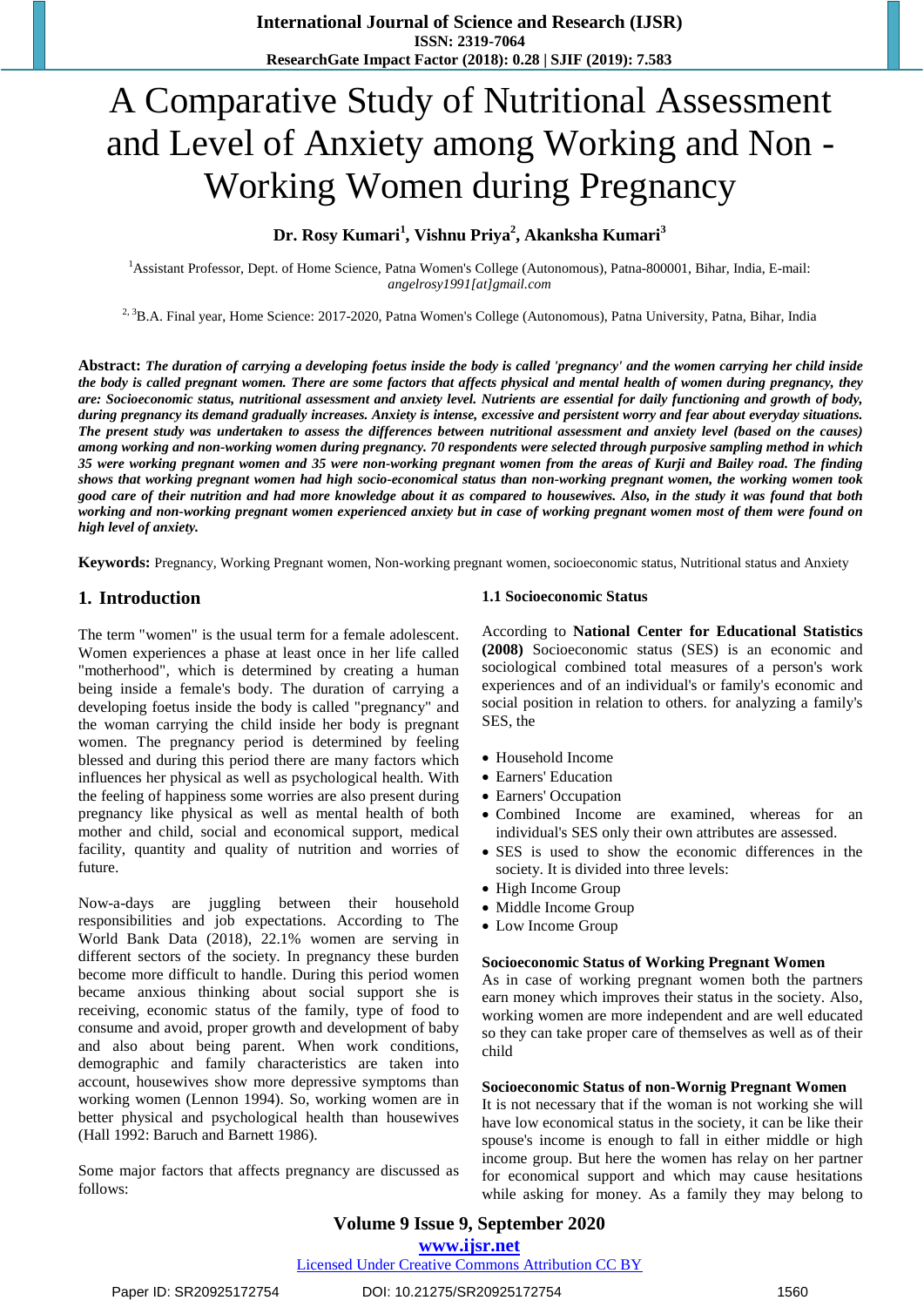middle or high income group but as an individual she can only be assessed on the basis of her education. It is also seen that most of the unemployed women have low level of education and very of them are highly educated but are unemployed. Generally, this condition occurs due to lack of social support from the family or society or the mentality.

## **1.2 Nutritional Assessment**

Nutrients are those constituents that are found in foods which must be supplied to the body in suitable amounts. These include carbohydrates, fats, proteins, minerals, vitamins and water. These chemical substances obtained from food are used in the body to provide energy, structural material and regulating agents to support growth, maintenance and repair of body's tissues. These nutrients may also reduce the risk of some degenerative diseases.

The dietary allowances of nutrients are recommended on the basis of current knowledge of nutritional requirements of different age, sex groups, different stages of life and the country's food an dietary habits. It is calculated as Recommended Dietary Allowances (RDA).

During pregnancy Nutritional requirements increase tremendously as the expectant mother not only has to nourish herself but also the growing foetus.

According to **British Dietetics Association (2012),** Nutritional assessment is the systematic process of collecting and interpreting in order to make decisions about the nature and causes of nutrition related health issues that affect an individual. Also, **"**Nutritional assessment can be defined as the interpretation from dietary, laboratory, anthropometric, and clinical studies. It is used to determine the nutritional status of individual or population groups as influenced by the intake and utilization of nutrients" **Gibson (2005).** A variety of methods have been developed for the use in the assessment of the nutritional status:

- Anthropometry
- Biochemical/biophysical methods
- Clinical methods
- Dietary methods.

Dietary method includes observing the past and current intakes of nutrients from food by individuals or a group to determine their nutritional status. The person is asked to tell what one has eaten over the past 24 hours and the data is used to calculate the dietary diversity score. Dietary diversity is measure of number of food group consumed over a reference period, usually 24 hours.

## **Nutritional Assessment of Working Pregnant Women**

Most of them consult to clinical or certified dieticians for their diet plan. They are more aware of malnutrition and its ill-effect on child.

## **Nutritional Assessment of Non-Working Pregnant Women**

Most of non-working pregnant women are not aware of balanced diet and the dietary requirements during the pregnancy. Sometimes they just follow the regular meal plan by increasing the quantity. Some of them are well known to the nutrients and follow a balanced diet.

#### **1.3 Anxiety**

Anxiety is an emotion characterised by feelings of uneasiness, worried thoughts and physical changes like increased blood pressure. People with anxiety disorders usually have recurring intrusive thoughts or concerns. They may avoid certain situations out of worry (American Psychological Association). Anxiety is not the same as fear, which is a response to a real or perceived immediate threat it also involves the expectation of future threat. To measure the level anxiety different tests can be used.

## **Level of Anxiety in Working Pregnant Women**

Working women may experience work related stress i.e. occupational stress along with house hold stress which may lead to elevation of their stress level.

#### **Level of Anxiety in Non-Working Pregnant Women**

Along with financial distress the non-working pregnant women may experiences lack of satisfaction, boredom, self pity and feelings of worthlessness.

#### **Problem of the study**

Now-a-days there are many factors which affects the physiological and psychological health of women during pregnancy. Working pregnant women serves in different sectors of society as well as take household responsibilities with dedication which can lead to hectic life schedule and they may become ignorant to health. Whereas Non working pregnant women is only busy with household chores which can make her anxious and may they lack for exposure to facilities and knowledge regarding their health.

## **Purpose of the study**

In today's changing world there is a need to study how nutritional assessment and level of anxiety differ in working and non working women during pregnancy.

#### **Objectives of the study**

- 1) To assess and compare the nutritional status of working and non working women during pregnancy.
- 2) To assess and compare the level of anxiety in working and non working women during pregnancy.

## **Hypothesis**

- 1) The nutritional status of working pregnant women will be better than nutritional status of non working pregnant women.
- 2) The level of anxiety in working pregnant women will be high than level of anxiety in non working pregnant women.

# **2. Methodology**

The present study entitled "A comparative study of socioeconomic status, nutritional assessment and anxiety among working and non-working women during pregnancy".

**Volume 9 Issue 9, September 2020**

**www.ijsr.net**

## Licensed Under Creative Commons Attribution CC BY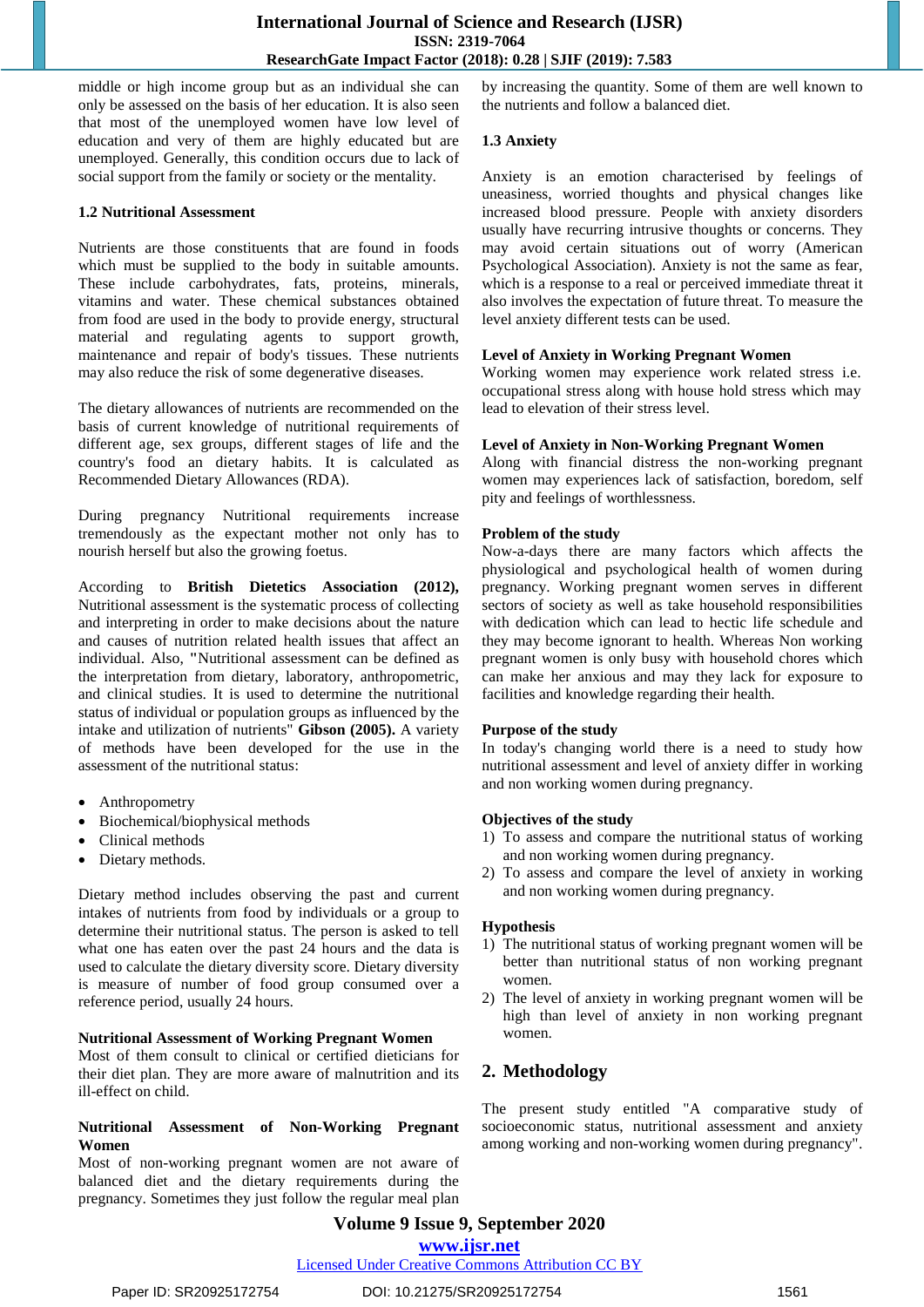#### **Research design:**

Purposive research design was adopted for the research study.

# **Selection of the research method:**

The case study (Interview and observation) method was adopted for the present study.

## **Sampling method:**

Based on the objectives of the study the sampling method was adopted. Seventy respondents were purposively selected.

## **Area of study:**

Working and non-working pregnant women aged between age group 18-45 years old from the following areas of Patna were taken as sample for the study:

- Kurji
- Bailey Road

## **Selection of the subjects:**

A total of working and non-working pregnant women were selected purposively for the study. Out of the total, 35 working and 35 non-working pregnant women were selected as sub-samples.

#### **Procedure of data collection:**

The authority of the hospital was approached and the purpose of visit was explained. When permission was granted, the pregnant women were approached under the supervision of staff member and again the purpose was explained. This way rapport was established with the patients. The prepared questions were asked to them one by one. After the study was done they were thanked. This procedure took 10 days.

## **Data analysis technique:-**

Tabulation and frequency distribution method were used for data analysis.

#### **Statistical analysis:-**

Percentage was drawn from the respondent's orientation.

# **3. Results and Discussion**

The results of this present research are in accordance with the objectives, derived through the use of required methodology, the data collected and tabulated under the present study and standard tools have been presented with appropriate illustration.

|  |  |  |  | Table 1: General information of the respondents |
|--|--|--|--|-------------------------------------------------|
|--|--|--|--|-------------------------------------------------|

| Variable                     | Category |                         |                                       |            |  |
|------------------------------|----------|-------------------------|---------------------------------------|------------|--|
|                              |          | Working pregnant        | Non-working<br>pregnant women, $N=35$ |            |  |
| Religion                     |          | Women, $N=35$           |                                       |            |  |
|                              | N        | Percentage              | N                                     | Percentage |  |
| Hindu                        | 32       | 91.42                   | 33                                    | 94.28      |  |
| Muslim                       | ↑        | 5.71                    |                                       | 2.85       |  |
| Christian                    |          | 2.85                    |                                       |            |  |
| Other                        | $\Omega$ |                         |                                       | 2.85       |  |
|                              |          | <b>Family Type</b>      |                                       |            |  |
| Nuclear Family               | 13       | 37.14                   | 8                                     | 22.85      |  |
| Joint Family                 | 22       | 62.85                   | 27                                    | 77.14      |  |
|                              |          | <b>Residential Type</b> |                                       |            |  |
| House                        | 22       | 62.85                   | 24                                    | 68.57      |  |
| Apartment                    | 13       | 37.14                   | 11                                    | 31.43      |  |
| and the contract of the con- |          |                         |                                       |            |  |

**Source:** Field Survey.

Table 1 discusses about general information of the respondents like their religion, family type and their residential type.

According to the table among working pregnant women 91.42% were Hindu, 5.71% were Muslims and 2.85% was Christian and among non-working pregnant women 94.28% were Hindus, 2.85% was Muslim and 2.85% was Punjabi. So, from above table it is clear that the majority of respondents from both the groups were Hindus.

Also, the table shows that among working pregnant women 37.14% lives in Nuclear family and 62.85% of them lives in a joint family while among non-working pregnant women only 22.85% lives in nuclear family and rest 77.14% of them lives in a joint family.

Other finding in the table is about the type of residence and according to the table among working pregnant women 62.85% of them were residing in house and 37.14% of them were residing in apartments while among non-working pregnant women 68.57% of them were residing in house and remaining 31.43% were residing in apartments.

# **Volume 9 Issue 9, September 2020 www.ijsr.net**

# Licensed Under Creative Commons Attribution CC BY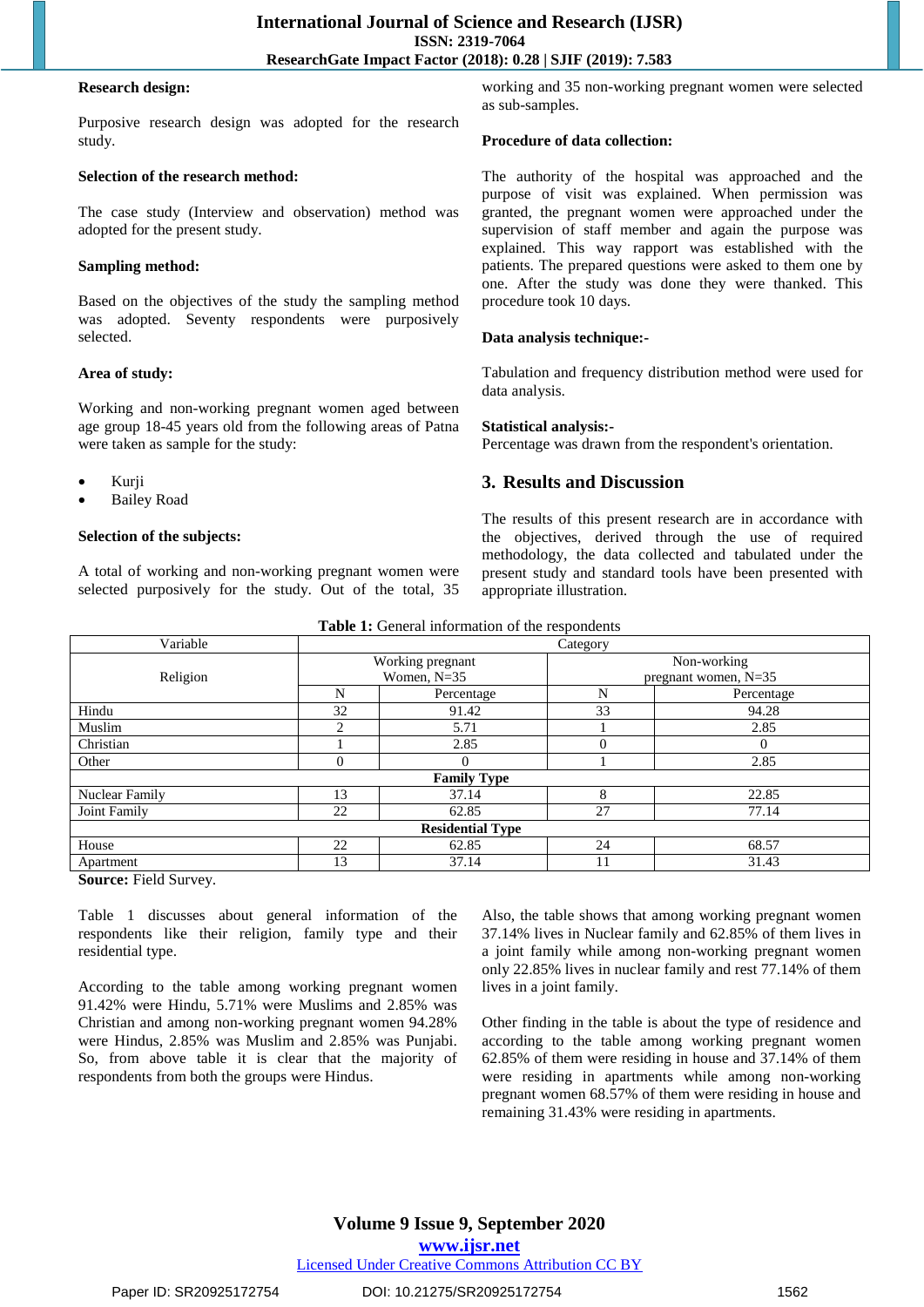# **International Journal of Science and Research (IJSR) ISSN: 2319-7064 ResearchGate Impact Factor (2018): 0.28 | SJIF (2019): 7.583**

| Variable               | Category     |                                 |                |               |                          |                              |                |               |  |
|------------------------|--------------|---------------------------------|----------------|---------------|--------------------------|------------------------------|----------------|---------------|--|
| Age                    |              | Non-working<br>Working pregnant |                |               |                          |                              |                |               |  |
|                        |              |                                 | women          |               |                          | pregnant women               |                |               |  |
|                        |              |                                 | $N=35$         |               |                          | $N=35$                       |                |               |  |
|                        |              | Pregnant                        |                | Husband       |                          | Pregnant                     |                | Husband       |  |
|                        |              | women                           |                |               | women                    |                              |                |               |  |
|                        | N            | $\frac{0}{0}$                   | $\mathbf N$    | $\frac{0}{0}$ | N                        | $\frac{0}{0}$                | N              | $\frac{0}{0}$ |  |
| 18-26                  | 9            | 25.71                           | $\Omega$       | $\Omega$      | 20                       | 57.14                        | 6              | 17.12         |  |
| $27 - 35$              | 23           | 65.71                           | 22             | 62.85         | 15                       | 42.86                        | 27             | 77.14         |  |
| 36-45                  | 3            | 8.57                            | 13             | 37.14         | $\theta$                 | $\theta$                     | $\overline{c}$ | 5.17          |  |
|                        |              | Level of education              |                |               |                          |                              |                |               |  |
| Higher secondary       | 2            | 5.71                            | 0              | $\Omega$      | $\mathbf{0}$             | $\overline{0}$               |                | 2.85          |  |
| Intermediate & above   | 33           | 94.28                           | 100            | 100           | 35                       | 100                          | 34             | 97.14         |  |
|                        |              | <b>Monthly income</b>           |                |               |                          |                              |                |               |  |
| <b>Below 10,000</b>    | 4            | 11.42                           | $\overline{0}$ | $\Omega$      | $\overline{\phantom{a}}$ | $\blacksquare$               | $\overline{c}$ | 5.71          |  |
| 10,000-25,000          | 17           | 48.57                           | 6              | 17.14         | $\overline{\phantom{a}}$ | $\overline{a}$               | 11             | 31.43         |  |
| 25,000-50,000          | 14           | 40                              | 23             | 65.71         | $\overline{\phantom{a}}$ | $\overline{a}$               | 6              | 17.12         |  |
| Above                  | $\Omega$     | $\Omega$                        | 4              | 17.14         | ۰                        | $\overline{\phantom{0}}$     | 16             | 45.71         |  |
| <b>Employment type</b> |              |                                 |                |               |                          |                              |                |               |  |
| Agriculture            | $\mathbf{0}$ | $\overline{0}$                  | $\overline{0}$ | $\Omega$      | $\blacksquare$           | $\overline{a}$               | $\Omega$       | $\Omega$      |  |
| <b>Business</b>        | $\tau$       | 20                              | 4              | 11.42         | $\overline{a}$           | $\overline{\phantom{a}}$     | 8              | 22.85         |  |
| Job (private/govt.)    | 28           | 80                              | 28             | 80            | ٠                        | $\overline{\phantom{0}}$     | 26             | 74.28         |  |
| Other                  | $\mathbf{0}$ | $\overline{0}$                  | 3              | 8.57          | ٠                        | $\qquad \qquad \blacksquare$ |                | 2.85          |  |

#### **Table 2:** Socio-economic status of working and non-working pregnant women

**Source:** Field Survey.

The figures of table 2 discusses about the socio-economic status of working and non-working pregnant women like age of the pregnant women, her husband, level of education of pregnant women, her husband, monthly income and type of employment of the women and her husband.

According to table among working pregnant women 25.71% of them were in age group of 18-26 years, 65.71% of them belonged to age group of 27-35 years and 8.57% of them were in age group of 36-45 years. In case of their husband 62.85% of them were in age group of 27-35 years and rest 37.14 of them belonged to age group of 36-45 years. While in case of non-working pregnant women majority of women belonged to age group of 18-26 years it is 57.14% out of total and rest 42.86% were from age group 27-35 years. In case of their husband 17.12% were in age group of 18-26 years, 77.14% were in age group of 27-35 years and rest 5.17% of them belonged to age group of 36-45 years.

According to the table among working pregnant women only 5.71% has higher secondary level of education and rest 94.28% had Intermediate and above level of education also, among husbands 100% of them had Intermediate and above level of education while among non- working pregnant women 100% of the had intermediate and above level of education, only 2.85% among husbands had higher secondary level of education and rest 97.14% had intermediate and above level of education.

Also, among working pregnant women only 11.42% had monthly income below 10,000; 48.57% of them had income between 10,000-25,000 and rest 40% of them had income between 25,000-50,000. In case of their husband 17.14% of them had monthly income between 10,000-25,000; 65.71% had income between 25,000-50,000 and 17.14% had income more than 50,000. Whereas, among non-working pregnant women's husband only 5.71% had income below 10,000; 31.43% had income between 10,000-25,000; 17.12% had income between 25,000-50,000 and rest 45.71% had income above 50,000.

According to the table 20% of working pregnant women had their own business like tailoring, shop-keeping and beauty parlour and 80% of them were involved in jobs in which 20% were in govt. jobs and 60% were in private sectors. In case of their husband 11.43% had their own business, 80% of them were involved in jobs in which 42.86% were in govt. jobs and 37.14% were in private sectors and rest 8.57% were doing other works like drivers or mechanics. While among husbands of non-working pregnant women 22.85% of them had their own business, 74.28% of them were indulged in jobs in which 17.12% were in govt. jobs and 57.14% were in private job also, only 2.85% was in category of other.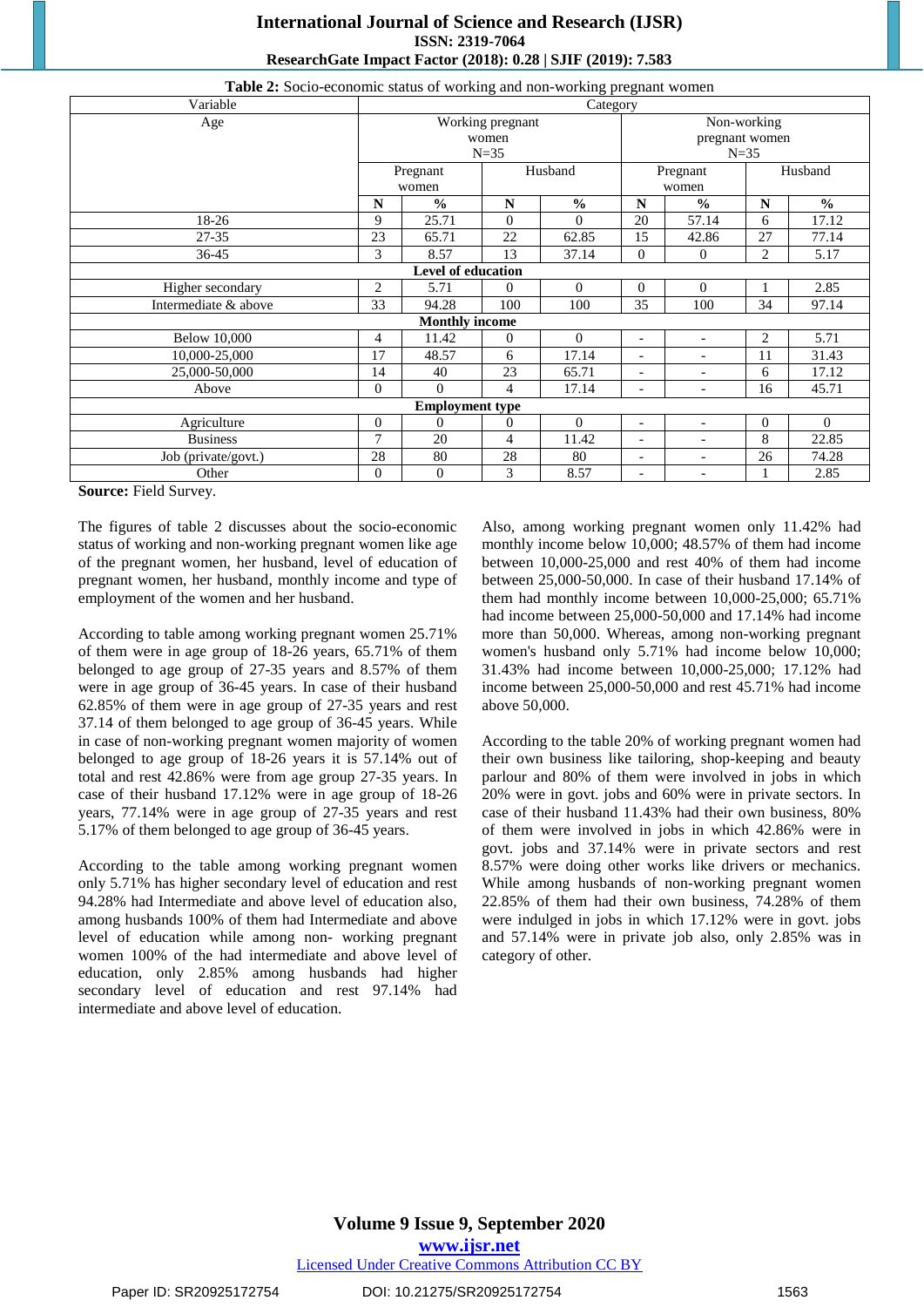# **International Journal of Science and Research (IJSR) ISSN: 2319-7064 ResearchGate Impact Factor (2018): 0.28 | SJIF (2019): 7.583**



**Figure 1:** Economic status of working and non-working pregnant women **Source:** Field Survey

The above figure shows that working pregnant women 17.14% of them belongs to lower middle income group, 65.71% of them belong to higher middle income group and 17.14% of them belongs to high income group. Whereas, among non-working pregnant women only 5.71% belongs to low income group, 31.43% belongs to lower middle income group, 17.12% belongs to higher middle income group and rest 45.71% belongs to high income group.

|  |  | <b>Table 3: Gestational Characteristics</b> |  |
|--|--|---------------------------------------------|--|
|--|--|---------------------------------------------|--|

| Variable                  | Category     |                           |                |                               |  |  |  |
|---------------------------|--------------|---------------------------|----------------|-------------------------------|--|--|--|
| Gestation period          |              | Working pregnant<br>women |                | Non-working<br>pregnant women |  |  |  |
|                           | N            | Percentage                | N              | Percentage                    |  |  |  |
| 1 <sup>st</sup> trimester | 6            | 17.14                     | 4              | 11.43                         |  |  |  |
| $2nd$ trimester           | 15           | 42.85                     | 11             | 31.43                         |  |  |  |
| $3rd$ trimester           | 14           | 40                        | 20             | 57.14                         |  |  |  |
|                           |              | No. of miscarriage        |                |                               |  |  |  |
| No                        | 32           | 91.42%                    | 26             | 74.28%                        |  |  |  |
| One                       | 3            | 8.57%                     | $\mathcal{I}$  | 20%                           |  |  |  |
| Two                       | 0            | 0%                        | $\mathfrak{D}$ | 5.71%                         |  |  |  |
| More                      | $\mathbf{0}$ | 0%                        | $\overline{0}$ | 0%                            |  |  |  |
|                           |              | No. of Children           |                |                               |  |  |  |
| No                        | 22           | 62.85                     | 23             | 65.71                         |  |  |  |
| One                       | 8            | 22.85                     | 9              | 25.71                         |  |  |  |
| Two                       | 4            | 11.42                     | 3              | 8.57                          |  |  |  |
| More                      |              | 2.85                      | $\overline{0}$ | $\theta$                      |  |  |  |

**Source:** Field Survey

In table 3 gestational characteristics are discussed like trimester they were experiencing, no. of miscarriage they had earlier and no. of children they were having.

According to table among working pregnant women 11.43% were in first trimester, 31.43% were in second trimester and remaining 57.14% were experiencing third trimester while among non-working pregnant women 17.14% were in first trimester, 42.85% were in second trimester and rest 40% were experiencing third trimester.

Among working pregnant women 92.42% had no earlier miscarriage and 8.57% had one miscarriage where as in case

of non-working pregnant women 74.28% of them had no miscarriage, 20% of them had one miscarriage and 5.71% of them had two miscarriages.

In case of working pregnant women majority of them i.e. 62.85% had no child earlier, 22.85% had one child, 11.42% had two children and only 2.85% had more than two children whereas, in case of non-working pregnant women 65.71% had no child earlier, 25.71% had one child and only 8.57% of them had 2 children.

Licensed Under Creative Commons Attribution CC BY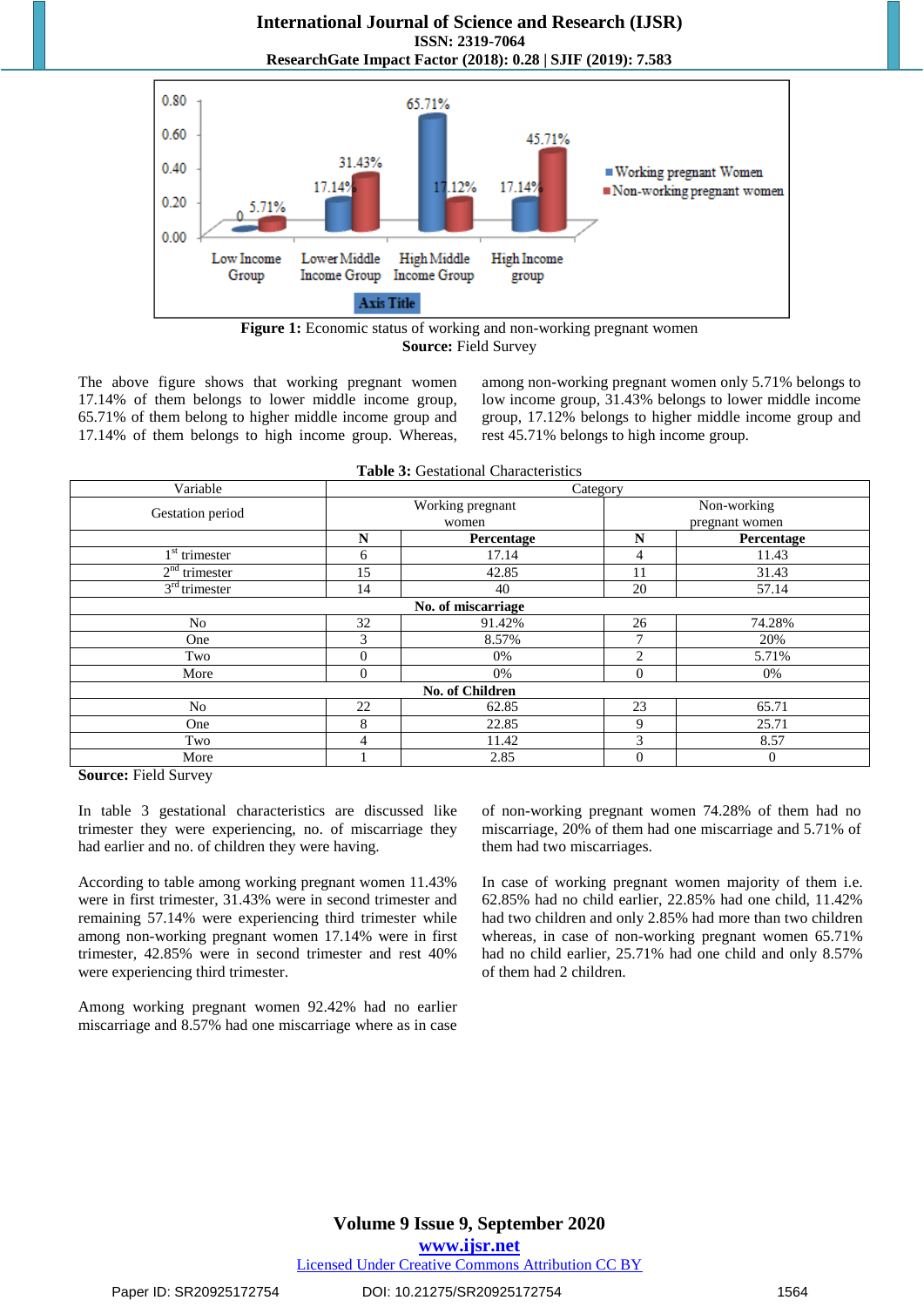

**International Journal of Science and Research (IJSR)**

**Source:** Field Survey

According to figure 100% of both working and non-working women consumed cereals, pulses, green vegetables, other vegetables, fruits and milk or milk products. 97.14% from both the groups consumed dry fruits. Among working pregnant women 80% of them consumed non-vegetarian diet while 60% of non-working women were eating nonvegetarian diet. This indicates that in both groups most of them consumed food from all six food groups.

**Table 4:** Recommended Dietary Allowance (RDA)

| <b>Nutrients</b>  | Quantity Required / Day |
|-------------------|-------------------------|
| Energy            | 2250 K Cal              |
| Protein           | 78gm                    |
| Fat               | 30gm                    |
| Calcium           | 1200mg                  |
| Iron              | 35mg                    |
| Zinc              | 12mg                    |
| Vitamin B6        | 2.5mg                   |
| Dietary folate    | $500\mu g$              |
| Magnesium         | 310mg                   |
| Retinol           | $800\mu$ g              |
| <b>B-Carotene</b> | 6400µg                  |
| Thiamine          | 1.4mg                   |
| Riboflavin        | 1.7mg                   |
| Niacin            | 18mg                    |
| Vitamin C         | 60mg                    |
| Vitamin B12       | 1.2                     |

**Source:** Summary of RDA for energy, protein, fat, minerals, water soluble and fat soluble vitamins for Indians-2010.

| Table 5: Nutritional Assessment (Dietary Method) |  |  |  |  |
|--------------------------------------------------|--|--|--|--|
|--------------------------------------------------|--|--|--|--|

| Values of RDA      |     | Working pregnant<br>women | Non-working<br>pregnant women |        |  |
|--------------------|-----|---------------------------|-------------------------------|--------|--|
|                    | No. | $\frac{0}{0}$             | No.                           |        |  |
| Less than 2200Kcal |     | 1.28%                     |                               | 8.57%  |  |
| 2200KCal-2300Kcal  | 28  | 80%                       |                               | 88.57% |  |
| More than 2300Kcal |     | 5.71%                     |                               | 2.87%  |  |

**Source:** field survey.

The above table informs that 14.28% of working pregnant women consume less than the required amount of nutrients, 80% of them consume diet meeting their RDA and only

5.71% of them had meals which is more than RDA. On other hand in case of non-working pregnant women 8.57% of them had meals which was less than RDA, 88.57% of them consumed correct diet meeting their RDA and only 2.87% of them consumed meal which was more than RDA.

**Table 6:** Level of Anxiety (Based on causes)

|                      |     | Working pregnant | Non-working<br>pregnant women |        |  |
|----------------------|-----|------------------|-------------------------------|--------|--|
| Variable             |     | women            |                               |        |  |
|                      | No. | $\%$             | No.                           | $\%$   |  |
| $0-11$ (Low level)   | 10  | 28.57%           | 27                            | 77.14% |  |
| $12-30$ (high level) | 25  | 71.42%           |                               | 22.85% |  |
| -                    |     |                  |                               |        |  |

**Source:** field survey.

The table depicts that 28.57% of working pregnant women experienced low level of anxiety and 71.42% of them had high level of anxiety. While in non-working pregnant women's category 77.14% had low level of anxiety and only 22.85% of them experienced high anxiety level.

#### **4. Conclusion**

In this study, efforts were made to find out the socioeconomic status, nutritional status and anxiety level among working and non-working pregnant women and also find differences between socioeconomic status, nutritional status and anxiety level among them. It is very clear from the study that both the group have more or less similar socioeconomic status; the major difference was that most of the non-working pregnant women belonged to High Income Group. This was one of the reason they didn't pursued any carrier. Also, most of them were not highly educated and many of them only thought of being housewives. While among non-working pregnant women they worked hard to upgrade their status and help their partner in sharing the financial burden. Many of them were carrier-oriented and were highly educated. Nutritional knowledge plays an important role in giving birth to a healthy baby, in the study it was found that working pregnant women had more knowledge about nutrients and balanced diet, they also preferred qualified dieticians for diet plans an suggestions

**Volume 9 Issue 9, September 2020 www.ijsr.net** Licensed Under Creative Commons Attribution CC BY